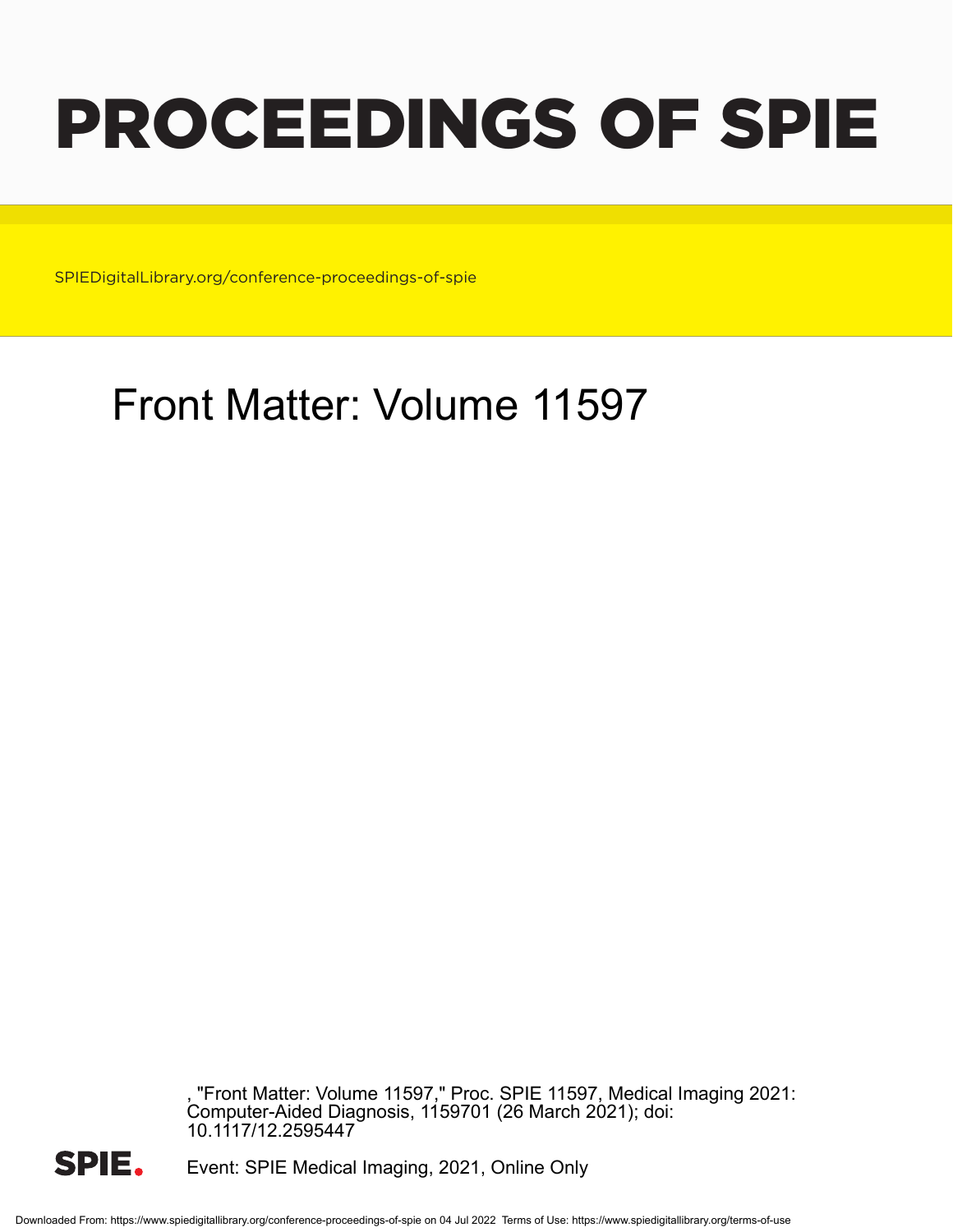# PROGRESS IN BIOMEDICAL OPTICS AND IMAGING Vol. 22 No. 3

# *Medical Imaging 2021*

# *Computer-Aided Diagnosis*

**Maciej A. Mazurowski Karen Drukker**  *Editors* 

**15–19 February 2021 Online Only, United States** 

*Sponsored by*  SPIE

*Cooperating Organizations*  AAPM—American Association of Physicists in Medicine (United States) MIPS—Medical Image Perception Society (United States) SIIM—Society for Imaging Informatics in Medicine (United States) WMIS—World Molecular Imaging Society (United States)

*Published by* SPIE

**Volume 11597** 

Proceedings of SPIE, 1605-7422, V. 11597

SPIE is an international society advancing an interdisciplinary approach to the science and application of light.

Medical Imaging 2021: Computer-Aided Diagnosis, edited by Maciej A. Mazurowski, Karen Drukker, Proc. of SPIE Vol. 11597, 1159701 · © 2021 SPIE CCC code: 1605-7422/21/\$21 · doi: 10.1117/12.2595447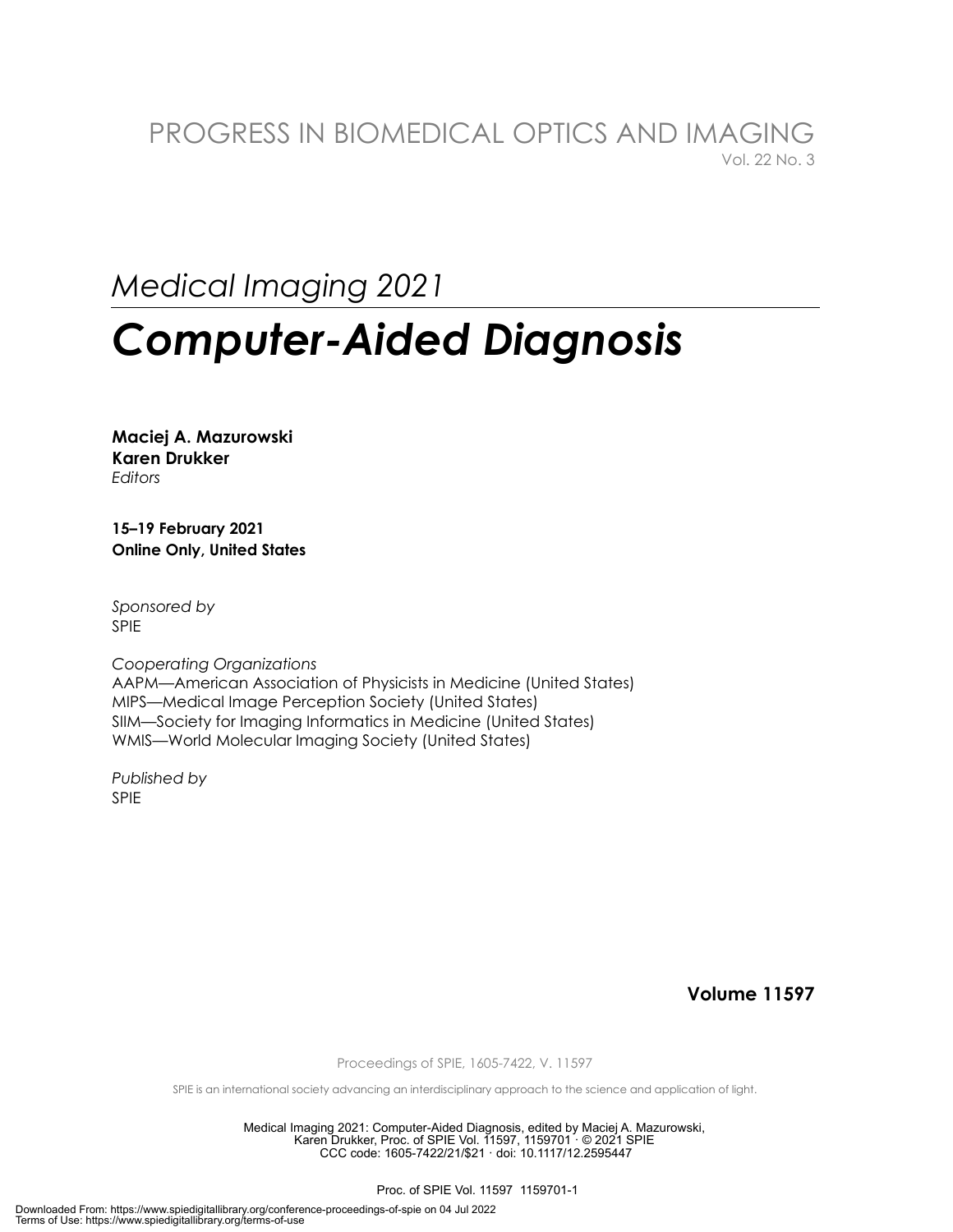The papers in this volume were part of the technical conference cited on the cover and title page. Papers were selected and subject to review by the editors and conference program committee. Some conference presentations may not be available for publication. Additional papers and presentation recordings may be available online in the SPIE Digital Library at SPIEDigitalLibrary.org.

The papers reflect the work and thoughts of the authors and are published herein as submitted. The publisher is not responsible for the validity of the information or for any outcomes resulting from reliance thereon.

Please use the following format to cite material from these proceedings:

 Author(s), "Title of Paper," in *Medical Imaging 2021: Computer-Aided Diagnosis*, edited by Maciej A. Mazurowski, Karen Drukker, Proceedings of SPIE Vol. 11597 (SPIE, Bellingham, WA, 2021) Sevendigit Article CID Number.

ISSN: 1605-7422 ISSN: 2410-9045 (electronic)

ISBN: 9781510640238 ISBN: 9781510640245 (electronic)

Published by **SPIE**  P.O. Box 10, Bellingham, Washington 98227-0010 USA Telephone +1 360 676 3290 (Pacific Time)· Fax +1 360 647 1445 SPIE.org Copyright © 2021, Society of Photo-Optical Instrumentation Engineers.

Copying of material in this book for internal or personal use, or for the internal or personal use of specific clients, beyond the fair use provisions granted by the U.S. Copyright Law is authorized by SPIE subject to payment of copying fees. The Transactional Reporting Service base fee for this volume is \$21.00 per article (or portion thereof), which should be paid directly to the Copyright Clearance Center (CCC), 222 Rosewood Drive, Danvers, MA 01923. Payment may also be made electronically through CCC Online at copyright.com. Other copying for republication, resale, advertising or promotion, or any form of systematic or multiple reproduction of any material in this book is prohibited except with permission in writing from the publisher. The CCC fee code is 1605- 7422/21/\$21.00.

Printed in the United States of America by Curran Associates, Inc., under license from SPIE.

Publication of record for individual papers is online in the SPIE Digital Library.



**Paper Numbering:** *Proceedings of SPIE* follow an e-First publication model. A unique citation identifier (CID) number is assigned to each article at the time of publication. Utilization of CIDs allows articles to be fully citable as soon as they are published online, and connects the same identifier to all online and print versions of the publication. SPIE uses a seven-digit CID article numbering system structured as follows:

The first five digits correspond to the SPIE volume number.

 The last two digits indicate publication order within the volume using a Base 36 numbering system employing both numerals and letters. These two-number sets start with 00, 01, 02, 03, 04, 05, 06, 07, 08, 09, 0A, 0B … 0Z, followed by 10-1Z, 20-2Z, etc. The CID Number appears on each page of the manuscript.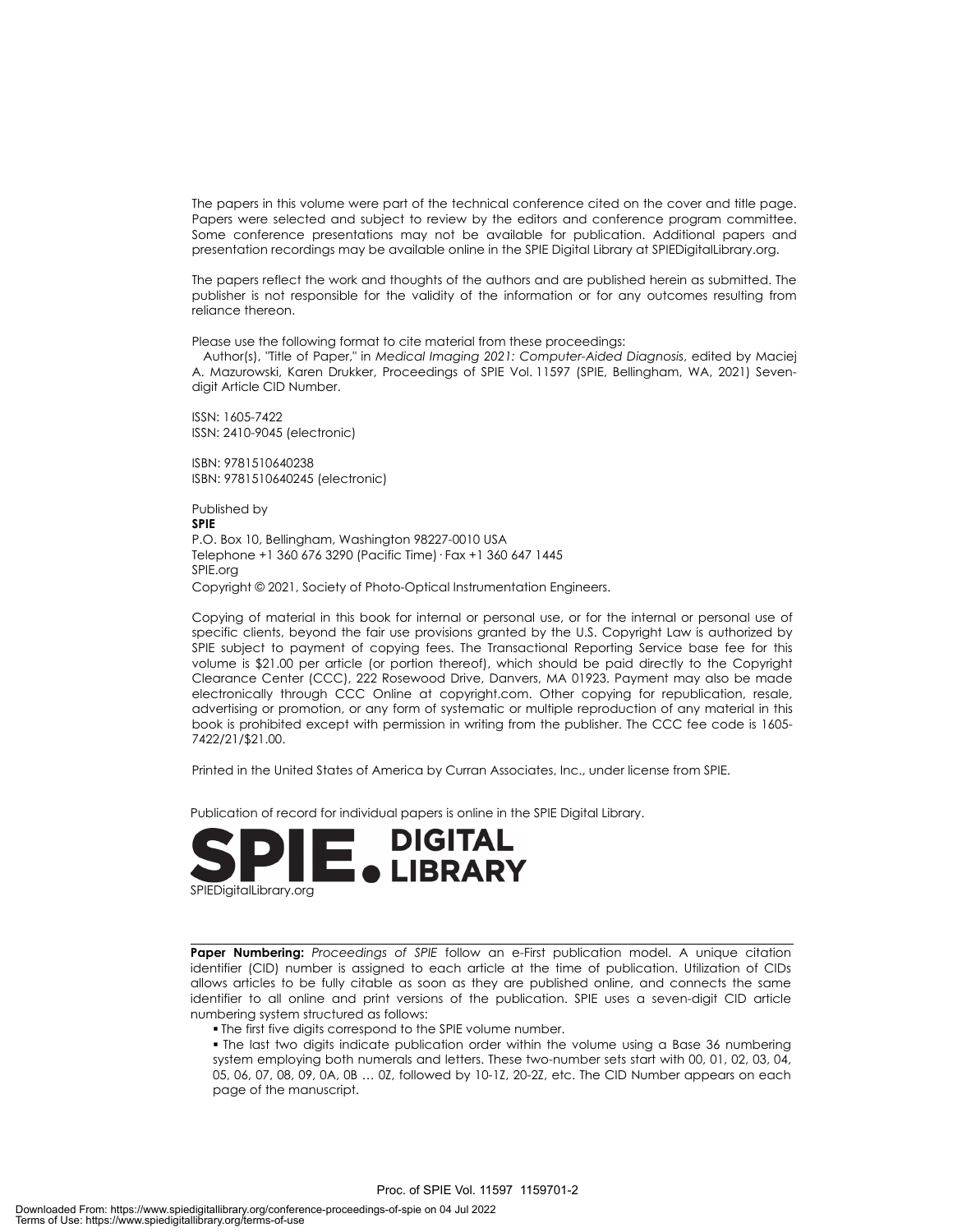# **Contents**

|          | <b>LUNG I</b>                                                                                                                                                                             |
|----------|-------------------------------------------------------------------------------------------------------------------------------------------------------------------------------------------|
| 1159704  | Role of standard and soft tissue chest radiography images in COVID-19 diagnosis using deep<br>learning [11597-1]                                                                          |
| 1159705  | Deep radiomics: deep learning on radiomics texture images [11597-66]                                                                                                                      |
| 1159706  | COVID-19 pneumonia diagnosis using chest x-ray radiograph and deep learning [11597-3]                                                                                                     |
| 11597 07 | Automatic localization of lung opacity in chest CT images: a real-world study [11597-4]                                                                                                   |
| 1159708  | Transferring CT image biomarkers from fibrosing idiopathic interstitial pneumonia to COVID-19<br>analysis [11597-5]                                                                       |
| 1159709  | Evolution of chest radiograph radiomics and association with respiratory and inflammatory<br>parameters in COVID-19 patients undergoing prone ventilation: preliminary findings [11597-6] |
| 11597 0A | Classification of COVID-19 in chest radiographs: assessing the impact of imaging parameters<br>using clinical and simulated images [11597-7]                                              |
|          |                                                                                                                                                                                           |
|          | <b>BREAST I</b>                                                                                                                                                                           |
| 11597 0B | Intrinsic radiomics phenotypes of DCI from breast DCE-MRI: demonstrating feasibility in interim<br>analysis of the ECOG-ACRIN E4112 trial [11597-8]                                       |
| 11597 0C | Electronic removal of lesions for more robust BPE scoring on breast DCE-MRI [11597-9]                                                                                                     |
| 11597 OD | Comparison of 2D and 3D U-Net breast lesion segmentations on DCE-MRI [11597-10]                                                                                                           |
| 11597 OE | Sparse analysis of deep features for characterization of breast masses [11597-11]                                                                                                         |
| 11597 OF | Detecting invasive breast carcinoma on dynamic contrast-enhanced MRI [11597-12]                                                                                                           |

|          | <b>ABDOMEN I</b>                                                                                                                               |
|----------|------------------------------------------------------------------------------------------------------------------------------------------------|
| 11597 OG | Deformable MRI-CT liver image registration using convolutional neural network with modality<br>independent neighborhood descriptors [11597-13] |
| 11597 OH | Deep learning-based deformable MRI-CBCT registration of male pelvic region [11597-14]                                                          |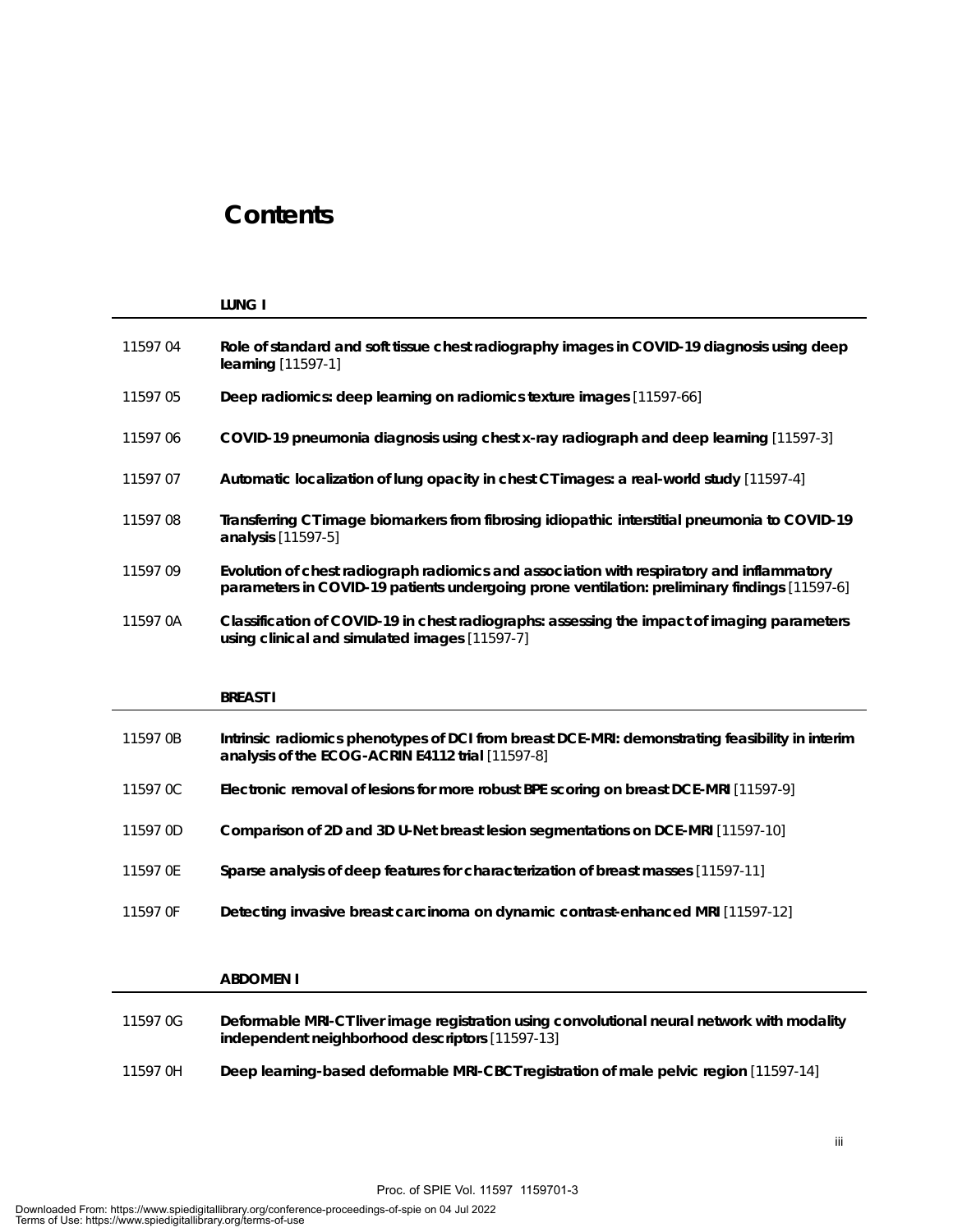# 11597 0I **3D deep learning for computer-aided detection of serrated polyps in CT colonography** [11597-15] 11597 0J **Intensity normalization of prostate MRIs using conditional generative adversarial networks for cancer detection** [11597-16] 11597 0K **Ovarian assessment using deep learning-based 3D ultrasound super resolution** [11597-17] 11597 0L **Abdominal CT urography kidney segmentation using spatiotemporal fully convolutional**

## **CARDIOVASCULAR AND OPHTHALMOLOGY**

**network** [11597-18]

- 11597 0M **Segmentation of the thoracic aorta using an attention-gated U-Net** [11597-19]
- 11597 0N **Detection of left bundle branch block and obstructive coronary artery disease from myocardial perfusion scintigraphy using deep neural networks** [11597-20]
- 11597 0O **Modality agnostic intracranial aneurysm detection through supervised vascular surface classification** [11597-21]
- 11597 0P **Automated multi-channel segmentation for the 4D myocardial velocity mapping cardiac MR** [11597-22]

#### **LUNG II**

| 11597 0S | Lung nodule malignancy prediction in chest CT scans based on a CNN model with auxiliary<br>task learning [11597-25]                  |
|----------|--------------------------------------------------------------------------------------------------------------------------------------|
| 11597 OT | Traction bronchiectasis identification and quantitative biomarkers for follow-up in nonspecific<br>interstitial pneumonia [11597-26] |
| 11597 OU | Region of interest discovery using discriminative concrete autoencoder for COVID-19 lung CT<br><b>images</b> [11597-27]              |
| 11597 0V | Detecting COVID-19 infected pneumonia from x-ray images using a deep learning model with<br>image preprocessing algorithm [11597-28] |
|          |                                                                                                                                      |

# **BREAST II**

| 11597 0W | An improved mammography malignancy model with self-supervised learning [11597-29] |
|----------|-----------------------------------------------------------------------------------|
|          |                                                                                   |

11597 0X **Case-based diagnostic classification repeatability using radiomic features extracted from fullfield digital mammography images of breast lesions** [11597-30]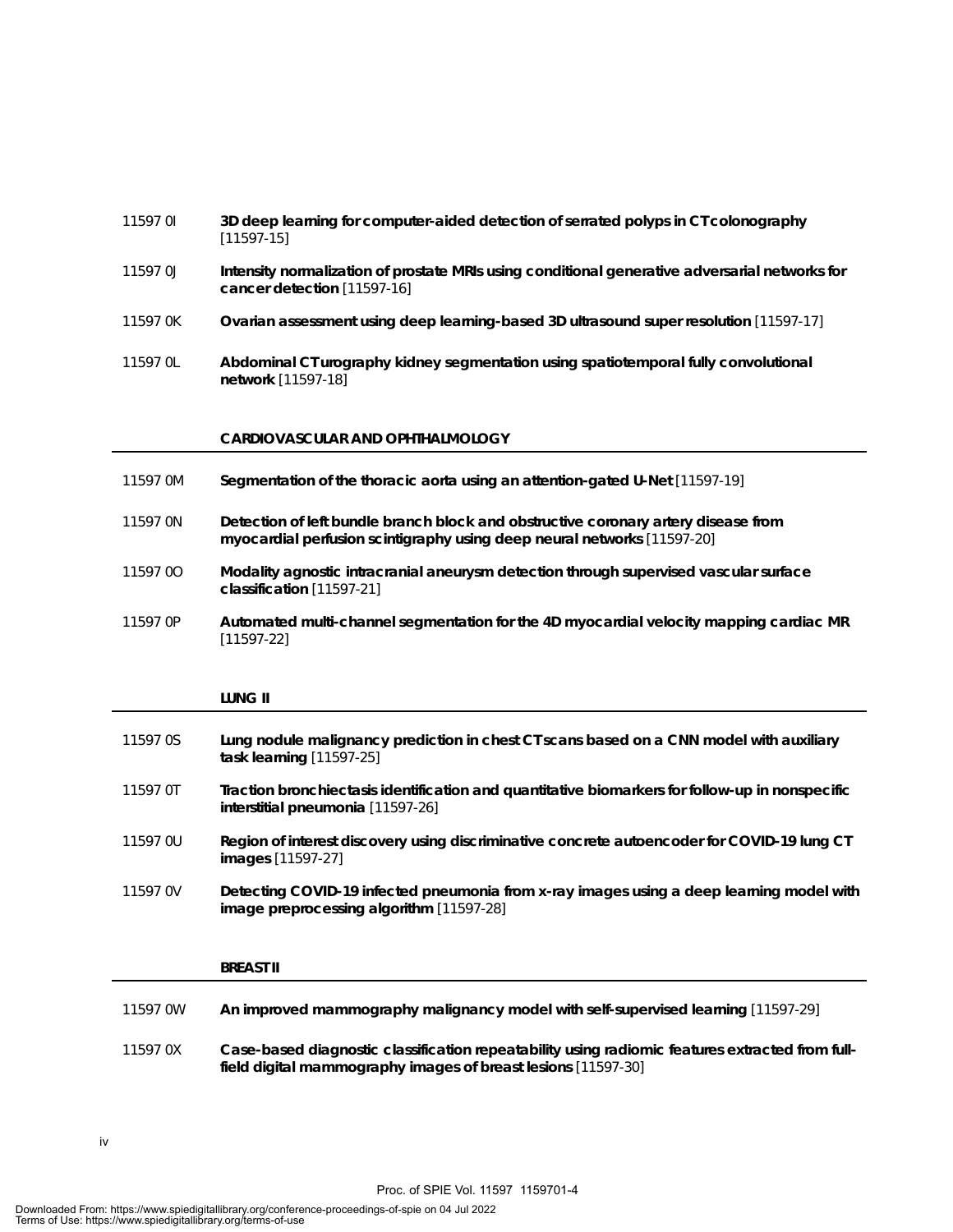# 11597 0Y **Estimating near term breast cancer risk from sequential mammograms using deep learning, radon cumulative distribution transform, and a clinical risk factor: preliminary analysis** [11597-31]

- 11597 0Z **Parenchymal field effect analysis for breast cancer risk assessment: evaluation of FFDM radiomic similarity** [11597-32]
- 11597 10 **Multi-task learning to incorporate clinical knowledge into deep learning for breast cancer diagnosis** [11597-34]
- 11597 11 **Applying a new feature fusion method to classify breast lesions** [11597-75]

### **MUSCULOSKELETAL**

- 11597 12 **Medical knowledge-guided deep curriculum learning for elbow fracture diagnosis from x-ray images** [11597-35]
- 11597 14 **Two-stage meniscus segmentation framework integrating multiclass localization network and adversarial learning-based segmentation network in knee MR images** [11597-37]
- 11597 15 **Multi-resolution deep network ensembles for cervical intervertebral disc segmentation are biased by trainer** [11597-38]
- 11597 16 **Deep learning-based risk stratification for treatment management of multiple myeloma with sequential MRI scans** [11597-39]

#### **PEDIATRIC/FETAL APPLICATIONS**

- 11597 17 **Video-based infant monitoring using a CNN-LSTM scheme** [11597-40]
- 11597 18 **Automatic fetal presentation diagnosis from ultrasound images for rural zones: head location as an indicator for fetal presentation** [11597-41]

## **METHODOLOGY**

| 11597 19 | Improved segmentation by adversarial U-Net [11597-42]                                                                       |
|----------|-----------------------------------------------------------------------------------------------------------------------------|
| 11597 1A | Dense-layer-based YOLO-v3 for detection and localization of colon perforations [11597-43]                                   |
| 11597 1B | Deep attention mask regional convolutional neural network for head-and-neck MRI multi-<br>organ auto-delineation [11597-44] |
| 11597 1C | Multiview and multiclass image segmentation using deep learning in fetal echocardiography<br>$[11597-45]$                   |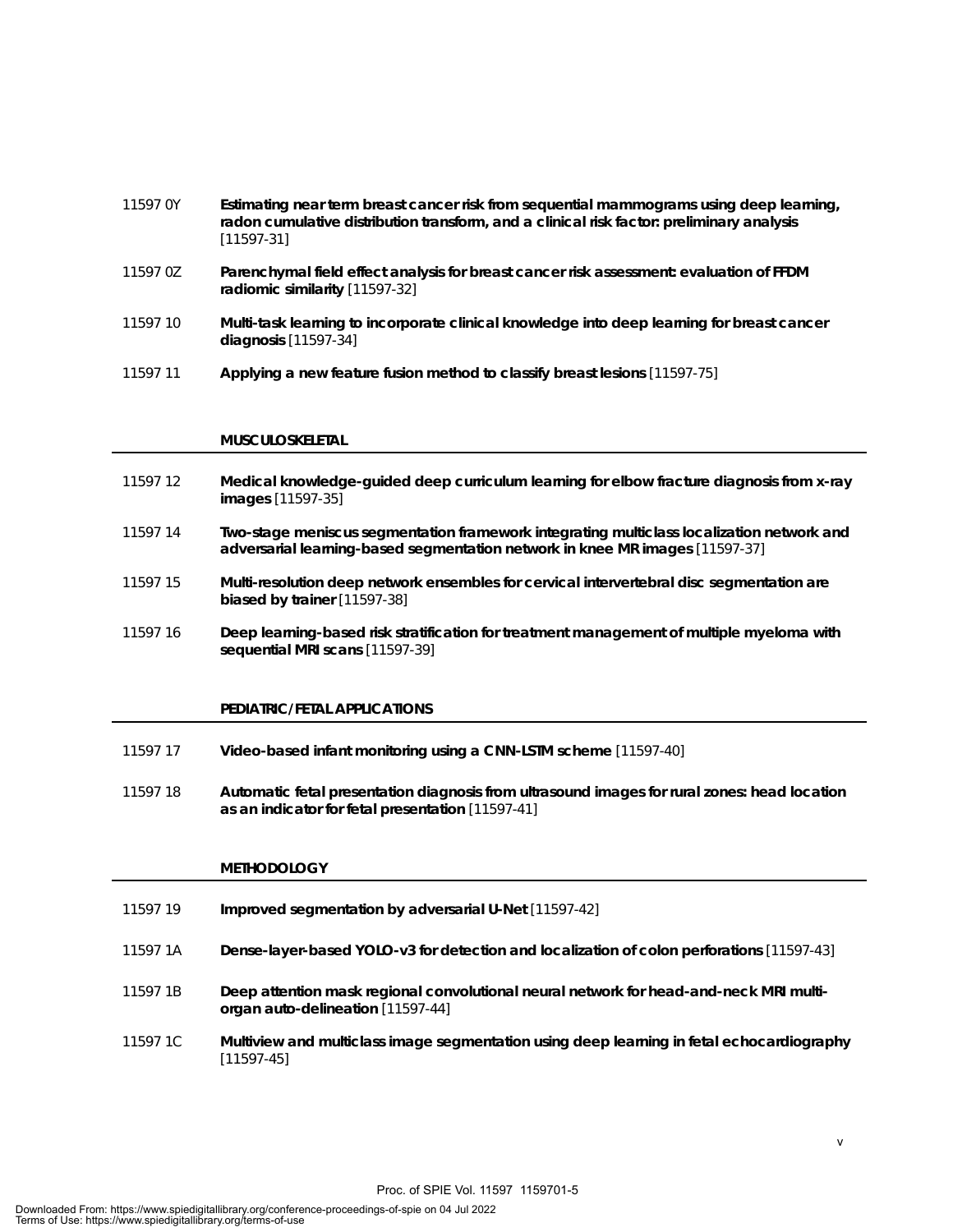11597 1D **Multi-scale view-based convolutional neural network for breast cancer classification in ultrasound images** [11597-46]

### **NEURORADIOLOGY INCLUDING HEAD AND NECK**

- 11597 1E **Differentiation of Parkinson's disease and non-Parkinsonian olfactory dysfunction with structural MRI data** [11597-47]
- 11597 1F **Use of biplane quantitative angiographic imaging with ensemble neural networks to assess reperfusion status during mechanical thrombectomy** [11597-48]
- 11597 1G **Classification of schizophrenia from functional MRI using large-scale extended Granger causality** [11597-49]
- 11597 1H **Otoscopy video screening with deep anomaly detection** [11597-50]
- 11597 1I **Fully automated segmentation of brain tumor from multiparametric MRI using 3D context U-Net with deep supervision** [11597-51]
- 11597 1J **Quantitative assessment of deformational plagiocephaly and brachycephaly at the point-ofcare** [11597-52]

#### **ABDOMEN II**

- 11597 1K **Multi-institutional observer performance study for bladder cancer treatment response assessment in CT urography with and without computerized decision support** [11597-53] 11597 1L **MRI-based prostate and dominant lesion segmentation using deep neural network** [11597-54] 11597 1M **Clinically significant prostate cancer detection on MRI with self-supervised learning using image context restoration** [11597-55] 11597 1N **Intestinal region reconstruction of ileus cases from 3D CT images based on graphical representation and its visualization** [11597-56] 11597 1O **Modifying U-Net for small dataset: a simplified U-Net version for liver parenchyma segmentation** [11597-57] **LUNG III** 11597 1P **RV strain classification from 3D CTPA scans using weakly supervised residual attention model** [11597-58]
- 11597 1Q **Reinforced learning from serial CT to improve the early diagnosis of lung cancer in screening** [11597-59]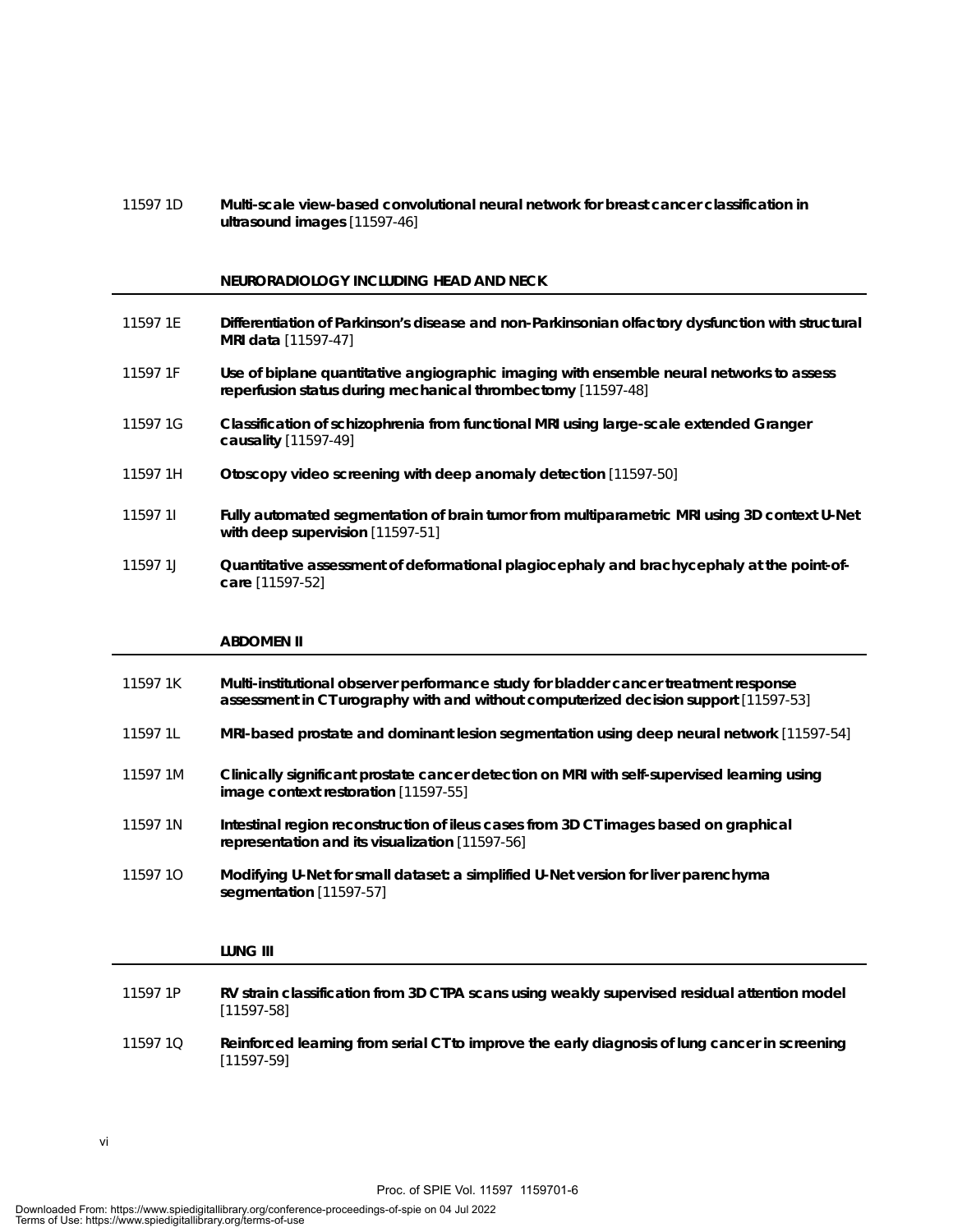| 11597 1S | Self-training with improved regularization for sample-efficient chest x-ray classification |
|----------|--------------------------------------------------------------------------------------------|
|          | [11597-61]                                                                                 |

- 11597 1T **Severity assessment of COVID-19 using imaging descriptors: a deep-learning transfer learning approach from non-COVID-19 pneumonia** [11597-62]
- 11597 1U **COVID-19 opacity segmentation in chest CT via HydraNet: a joint learning multi-decoder network** [11597-63]

#### **POSTER SESSION**

| 11597 1V | A hybrid approach for mammary gland segmentation on CT images by embedding visual<br>explanations from a deep learning classifier into a Bayesian inference [11597-33] |
|----------|------------------------------------------------------------------------------------------------------------------------------------------------------------------------|
| 11597 1W | Panoptic segmentation of wounds in a pig model [11597-64]                                                                                                              |
| 11597 1X | Tooth recognition and classification using multi-task learning and post-processing in dental<br>panoramic radiographs [11597-65]                                       |
| 11597 1Y | An automatic diagnosis of idiopathic pulmonary fibrosis (IPF) using domain knowledge-guided<br>attention models in HRCT images (Cum Laude Poster Award) [11597-67]     |
| 11597 1Z | Extremely imbalanced subarachnoid hemorrhage detection based on DenseNet-LSTM network<br>with class-balanced loss and transfer learning [11597-68]                     |
| 11597 20 | Radiomic features predict local failure-free survival in stage III NSCLC adenocarcinoma<br>treated with chemoradiation [11597-69]                                      |
| 11597 21 | 3-D multitask deep neural networks for collateral imaging from dynamic susceptibility contrast-<br>enhanced magnetic resonance perfusion [11597-70]                    |
| 11597 22 | CoroNet: a deep network architecture for enhanced identification of COVID-19 from chest x-<br>ray images [11597-71]                                                    |
| 11597 23 | Deep learning analysis on raw image data: case study on holographic cell analysis [11597-72]                                                                           |
| 11597 24 | Photographic cranial shape analysis using deep learning [11597-73]                                                                                                     |
| 11597 26 | A novel feature reduction method to improve performance of machine learning model<br>$[11597 - 76]$                                                                    |
| 11597 27 | Spatial matching of magnified 2D mammography images and specimen radiographs: towards<br>improved characterization of suspicious microcalcifications [11597-77]        |
| 11597 28 | Multiparametric radiomics for predicting the aggressiveness of papillary thyroid carcinoma<br>using hyperspectral images [11597-78]                                    |
| 11597 29 | Deep neural networks trained for segmentation are sensitive to brightness changes: preliminary<br>results [11597-79]                                                   |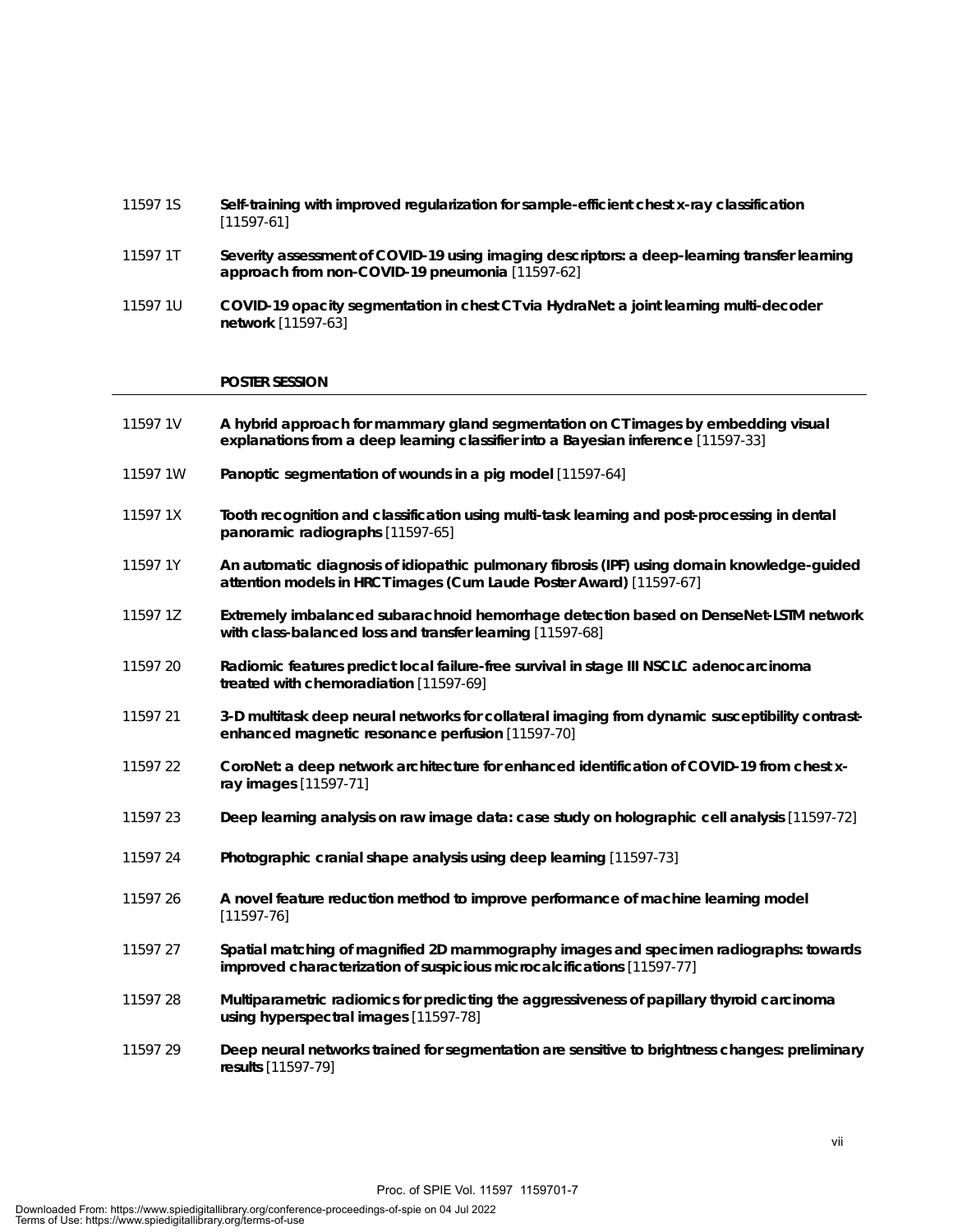| 11597 2A | Extraction of lung and lesion regions from COVID-19 CT volumes using 3D fully convolutional<br>networks [11597-80]                                                                                                                                                      |
|----------|-------------------------------------------------------------------------------------------------------------------------------------------------------------------------------------------------------------------------------------------------------------------------|
| 11597 2B | A general fully automated deep-learning method to detect cardiomegaly in chest x-rays<br>$[11597-81]$                                                                                                                                                                   |
| 11597 2C | Early detection of at-risk keratoplasties and prediction of future corneal graft rejection from<br>pre-diagnosis endothelial cell images [11597-82]                                                                                                                     |
| 11597 2D | A system for fully automated monitoring of lesion evolution over time in multiple sclerosis<br>$[11597 - 83]$                                                                                                                                                           |
| 11597 2E | Multi-task learning of perceptive feature for thyroid malignant probability prediction [11597-84]                                                                                                                                                                       |
| 11597 2G | Fully automatic bone segmentation through contrast enhanced torso CT dataset [11597-86]                                                                                                                                                                                 |
| 11597 2H | Tissue-border detection in volumetric laser endomicroscopy using bi-directional gated<br>recurrent neural networks [11597-87]                                                                                                                                           |
| 11597 2J | Automatic segmentation of the structures in the nasal cavity and the ethmoidal sinus for the<br>quantification of nasal septal deviations [11597-89]                                                                                                                    |
| 11597 2K | Architectural distortion detection in digital breast tomosynthesis with adaptive receptive field<br>and adaptive convolution kernel shape [11597-90]                                                                                                                    |
| 11597 2L | Probabilistic segmentation of small metastatic brain tumors using liquid state machine<br>ensemble [11597-91]                                                                                                                                                           |
| 11597 2M | Renal parenchyma segmentation in abdominal MR images based on cascaded deep<br>convolutional neural network with signal intensity correction [11597-92]                                                                                                                 |
| 11597 2O | Fluorescence lifetime imaging endomicroscopy-based ex-vivo lung cancer prediction using<br>multi-scale concatenated-dilation convolutional neural networks [11597-94]                                                                                                   |
| 11597 2P | Assessing reproducibility in magnetic resonance (MR) radiomics features between deep-<br>learning segmented and expert manual segmented data and evaluating their diagnostic<br>performance in pregnant women with suspected placenta accreta spectrum (PAS) [11597-95] |
| 11597 2Q | Deep learning-based lesion segmentation in paediatric epilepsy [11597-96]                                                                                                                                                                                               |
| 11597 2S | 3D U-net for registration of lung nodules in longitudinal CT scans [11597-98]                                                                                                                                                                                           |
| 11597 2T | Machine-learning-based clinical plaque detection using a synthetic plaque lesion model for<br>coronary CTA [11597-99]                                                                                                                                                   |
| 11597 2U | Comparison between threshold-based and deep learning-based bone segmentation on<br>whole-body CT images [11597-100]                                                                                                                                                     |
| 11597 2V | How to select training data to segment mammary gland region using a deep-learning<br>approach for reliable individualized screening mammography [11597-101]                                                                                                             |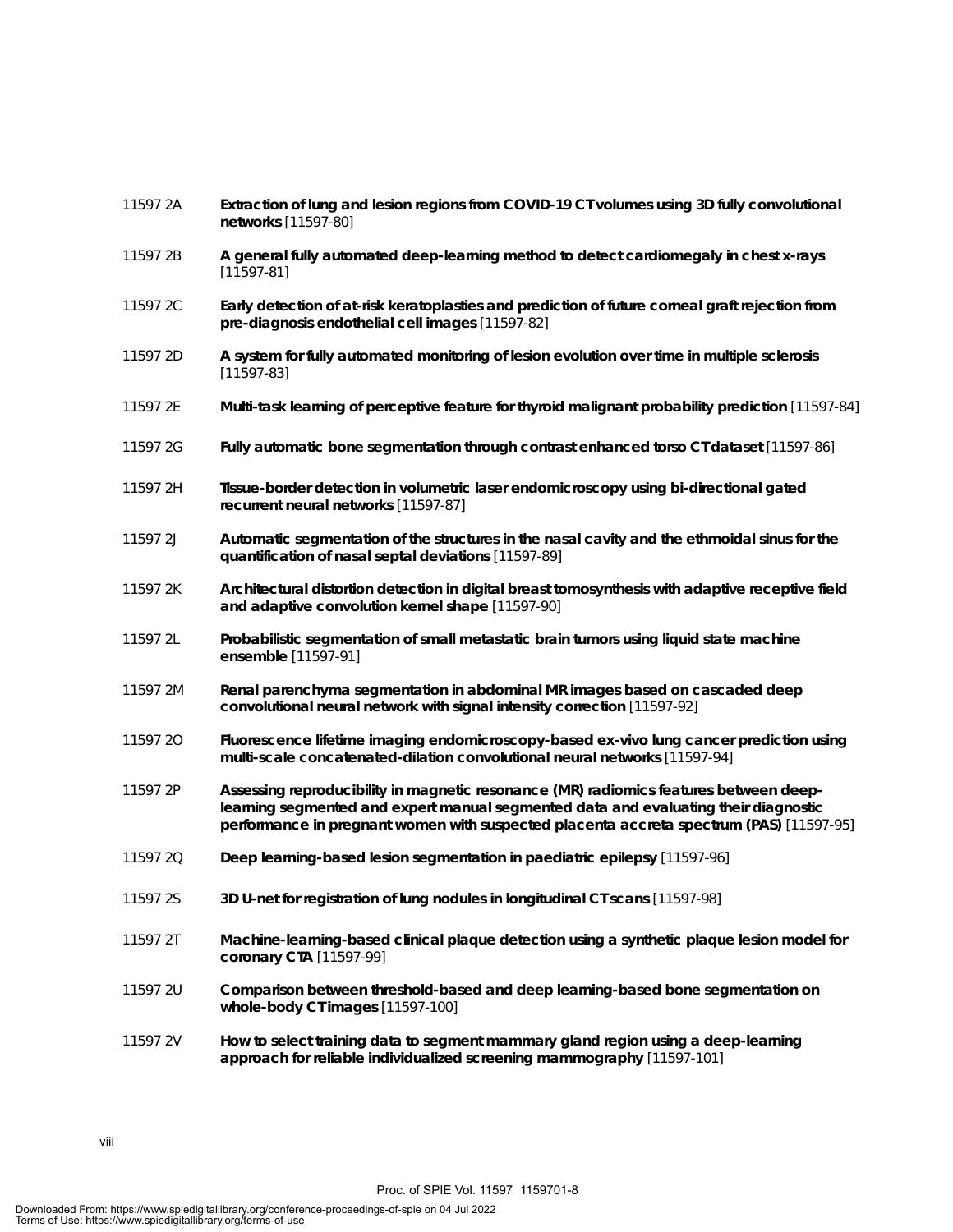- 11597 2W **Development of a radiogenomic biomarker for tumor characterization and prognosis in nonsmall cell lung cancer patients** [11597-102]
- 11597 2X **Lung infection and normal region segmentation from CT volumes of COVID-19 cases** [11597-103]
- 11597 2Y **Deep learning-based aggressive progression prediction from CT images of hepatocellular carcinoma** [11597-104]
- 11597 2Z **Applying quantitative image markers to predict clinical measures after aneurysmal subarachnoid hemorrhage** [11597-105]
- 11597 30 **Radiomic texture analysis for the assessment of osteoporosis on low-dose thoracic CT scans** [11597-106]
- 11597 31 **Triplet network for classification of benign and pre-malignant polyps** [11597-107]
- 11597 32 **Unsupervised survival prediction model from CT images of patients with COVID-19** [11597-108]